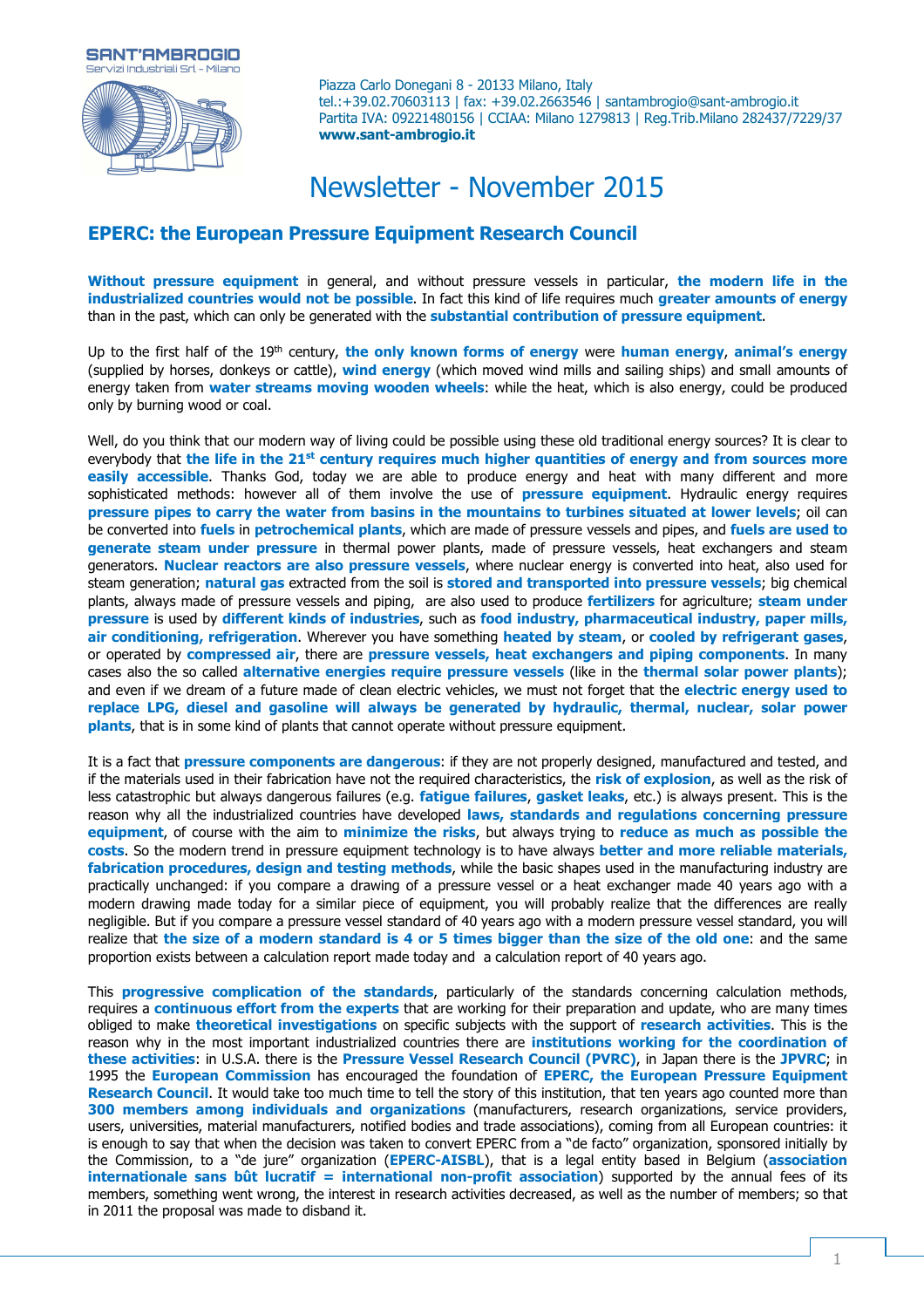



Unbelievable! How it is possible that in Europe nobody is interested in research on Pressure Equipment? A small group of old engineers (who spent all their professional lives in the area of Pressure Equipment) did not accept this idea, and are now trying to revitalize EPERC. Well, the efforts and the enthusiasm of these people are now beginning to produce some effect: EPERC-AISBL has now **a new operating agent (the British company ETD Consulting)**, a **General Assembly** took place in Gent at the end of March, a **program of activities has been drafted**, new **technical task groups (TTGs)** have been created. This is the information about EPERC that you can get from the web site:

#### http://www.eperc-aisbl.eu/

#### **The European Pressure Equipment Research Council is a not-for-profit organisation registered in Brussels.**

#### **Mission**

Co-ordinate, develop and promote the common technical interests and strategies of European industry with regard to pressure equipment through research in relation to the international context and European institutions.

#### **Aims**

- Safeguard and represent the technical and economic interests of industries in Europe that rely on pressure equipment.
- Facilitate the free trade of pressure equipment and common in-service requirements across borders at international and European level through harmonisation of standards and legislation, acceptance tests and recommended practices.
- Promote and encourage collaboration and co-operation through research among the EPERC Stakeholders (Members) with an interest in the manufacture and use of pressure equipment.

#### **Objectives**

- Identify the needs for research and innovation through dedicated Technical Task Groups.
- Establish priorities, timescales, scope and funding requirements.
- Launch joint research and collaborative programmes and activities based on identified needs.
- Support the implementation of the joint projects, collaborative programmes and activities.
- Disseminate research results, including through the medium of e-learning, and facilitate the transfer of technology into practice.
- Assist and advise authorities involved with legislation, standards and other issues concerning pressure equipment at a European level.

#### **EPERC areas of research priorities recently defined by its Members are:**

- 1. In-series pressure vessels designed by experiment
- 2. Alternatives to the in-service pressure test
- 3. Ultra-high temperature power plants

If you now look now at the web site of the European Commission:

https://ec.europa.eu/research/participants/portal/desktop/en/opportunities/h2020/index.html

you will realize that **there is a great amount of calls for research activities under the program named "Horizon 2020".** Many of these calls are concerning pressure equipment. The rules of the game are very simple: a group of at least 3 different organizations, coming from different European countries , can submit a research proposal in the context of any one of these calls (see https://ec.europa.eu/research/participants/portal/desktop/en/funding/index.html). But of course, **being members of EPERC-AISBL** and working in one of the existing **TTGs**, or, maybe, founding a new TTG, will give a better opportunity to all interested organizations or individuals.

EPERC is organizing **a new General Assembly in Brussels** (open also to non-members) for the 27th of January 2016. Don't miss this opportunity!

> Dr. Fernando Lidonnici Vice-Chairman of EPERC-AISBL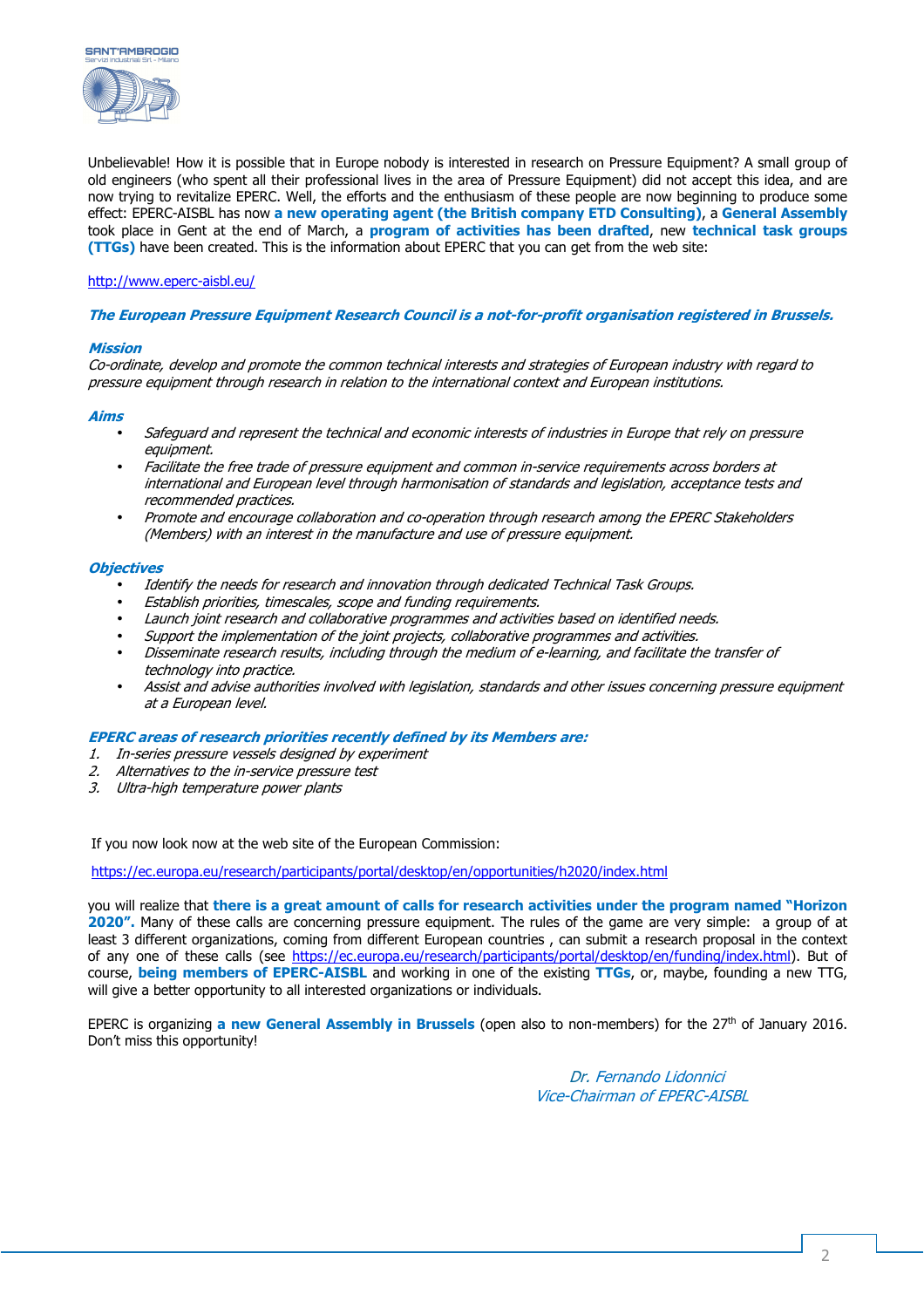

### **Pressure Vessel and Heat Exchanger Design Course in Düsseldorf – November 18th and 19th 2015.**

In collaboration with **FDBR (the German Association of Pressure Vessels and Boiler Manufacturers)** we are organizing a **2-days training course (in English Language)** on Pressure Vessel and Heat Exchanger Design. In these 2 days we will deal with the first three modules of our standard 4 days (7 modules) training course, that we are repeating in Italy 2 times per year, arrived now at its  $19<sup>th</sup>$  Edition (the  $20<sup>th</sup>$  has been already scheduled for the end of November). The content is mainly focused towards **DBF (= Design by Formulae)**, however it is not tied to a specific norm or standard: the **ASME Code**, the harmonized standard **EN 13445**, the German standard **AD 2000**, the British code **PD 5500**, the French Code **CODAP 2005** will be considered, particularly in order to **show the differences** (in many cases not at all negligible) among components with the same design conditions, however calculated with different design codes. Moreover, **practical examples** will be given in order to show the most important design procedures for complicate components, like **flanges**, **heat exchanger tubesheets**, **saddles of horizontal vessels**, in which the **optimization of the geometrical parameters has a strong impact on the price of the vessel**.



In the first day (Modulus n.1) we will deal with the **general design notions**:

- Differences between the American design philosophy and the European philosophy (ASME versus Pressure Equipment Directive)
- Material choice
- Risk analysis: pressure, temperature, risk of overheating, quick actuating closures
- Design methods: DBF, DBA, Design by Experiment
- Loads and stresses: general notions of stress analysis and stress categorization
- Loading conditions
- Failure modes
- **Stresses**
- Comparison among different PV standards
- Pressure test

In the morning of the second day we will deal with Pressure Vessel design (Modulus 2 – **Mechanical design of Pressure Vessels under internal and external pressure**)

• Calculation under internal and external pressure of cylindrical shells, spherical shells, domed ends, conical shells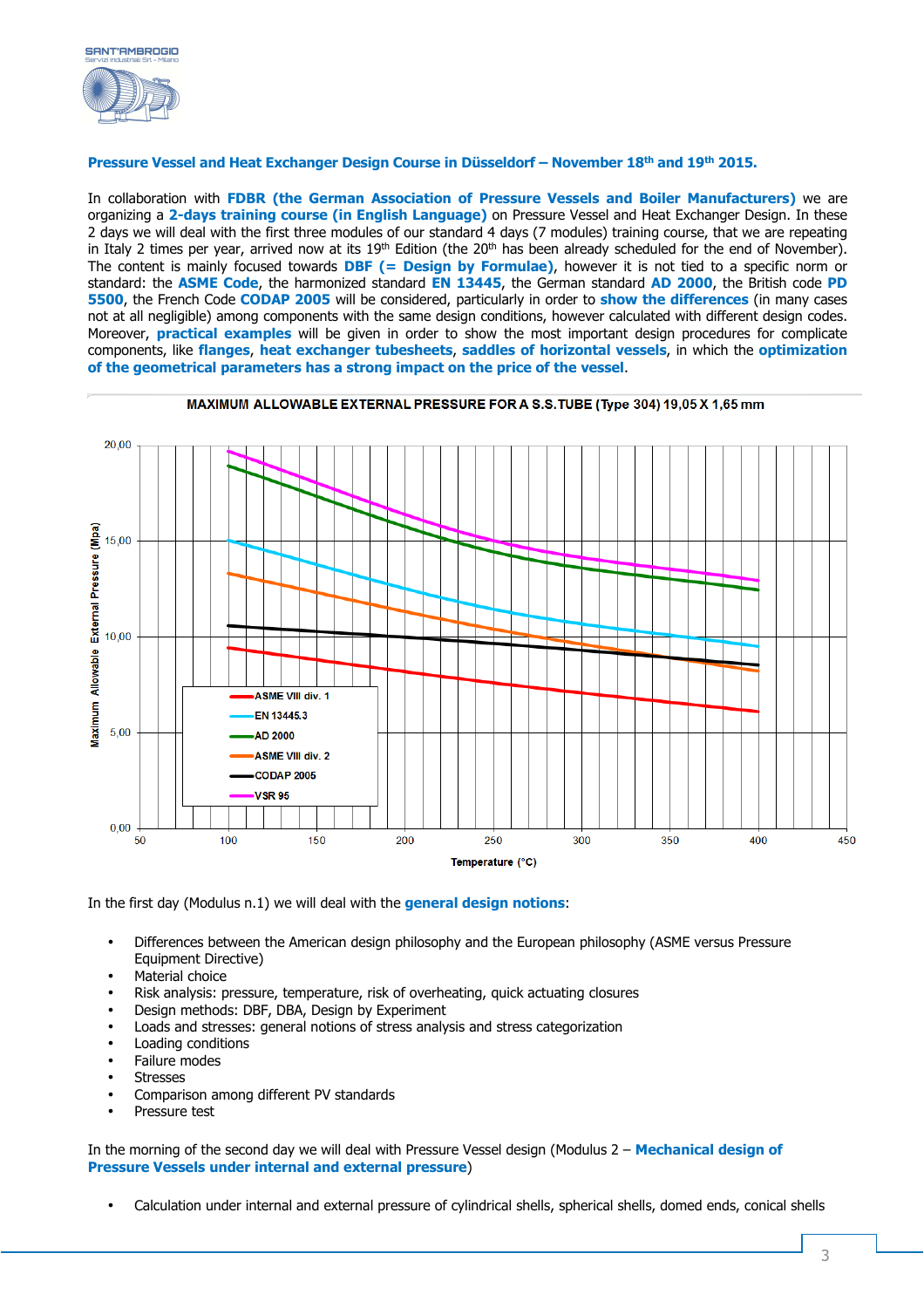

- Calculation of opening reinforcement
- Calculation of flat ends
- Comparison among different standards practical examples using the software

In the afternoon we will deal with the **design of bolted flange connections** (Modulus n. 3)

- General notions about bolted connections: bolting-up, gasket seating, gasket residual compression in service
- Criteria for the choice of gaskets Notes on self-energizing gaskets
- Different flange types: welding neck, slip-on, flanges with full face gaskets
- Methods for flange calculation: Taylor-Forge, DIN, alternative method in EN13445.3 Annex G
- Comparison among the different flange design methods Worked examples of flange calculations using the software

The remaining four modules (**thermal design of shell & tube exchangers, mechanical design of shell & tube exchangers, loads other than pressure and fatigue**) are scheduled for February 2016.

In the course also elements of **DBA (= Design by Analysis)** will be given, in order to put the participants under conditions to **correctly assess a FEM analysis** prepared by others.

You will find more details on the **web site of FDBR**:

http://www.fdbr.de/index.php?id=157

http://www.fdbr.de/index.php?id=156

or in our web site

http://www.sant-ambrogio.it/en/portfolio/pressure-vessel-design-course-duesseldorf/

#### **What's being cooked up?**



The 2015.2 version of our new software platform **NextGen** (containing the software to **ASME Section VIII division 1, division 2** and **EN 13445.3**) has just been released. It includes the **Edition 2015 of ASME** and many enhancements.